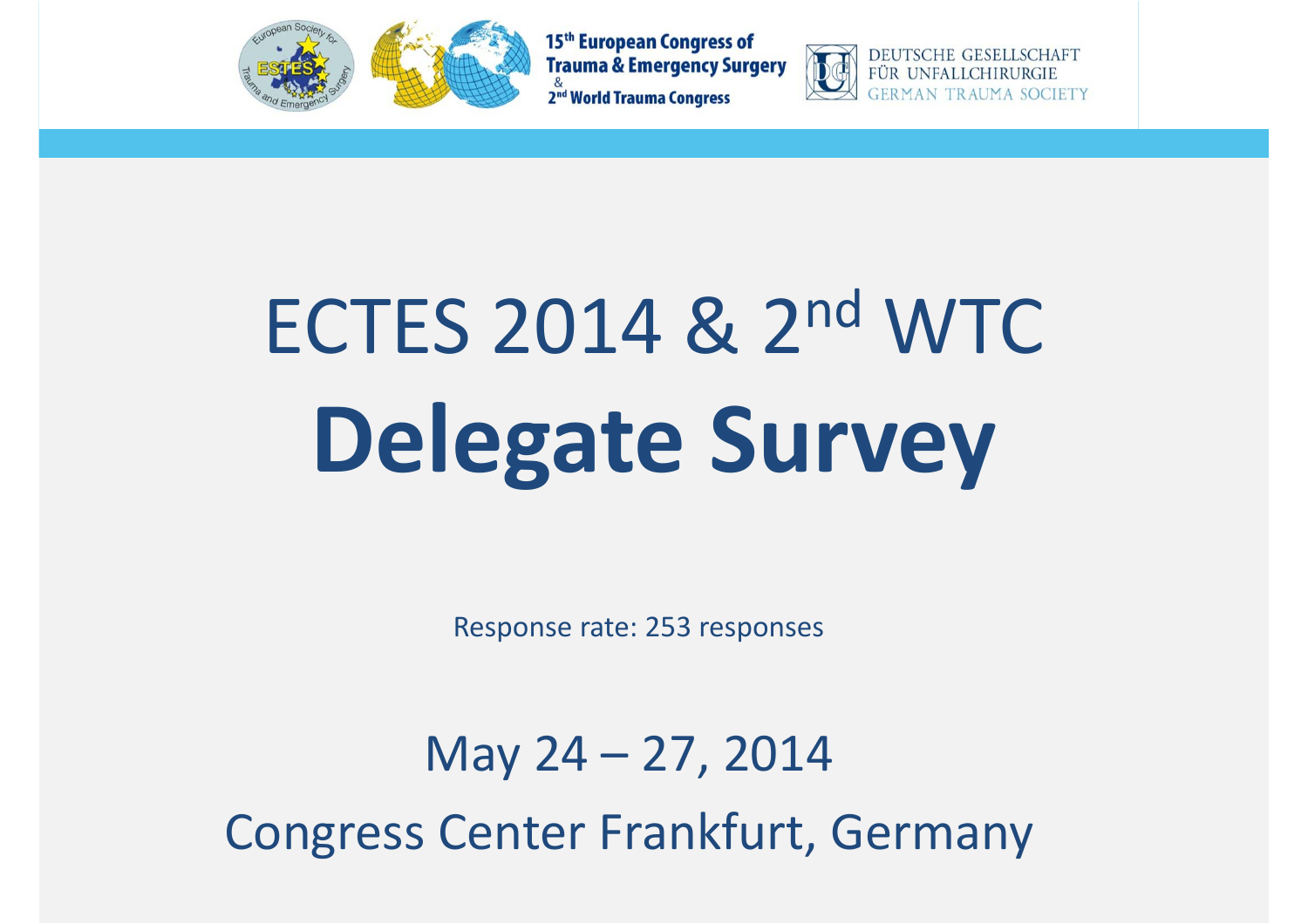



DEUTSCHE GESELLSCHAFT<br>FÜR UNFALLCHIRURGIE **GERMAN TRAUMA SOCIETY** 

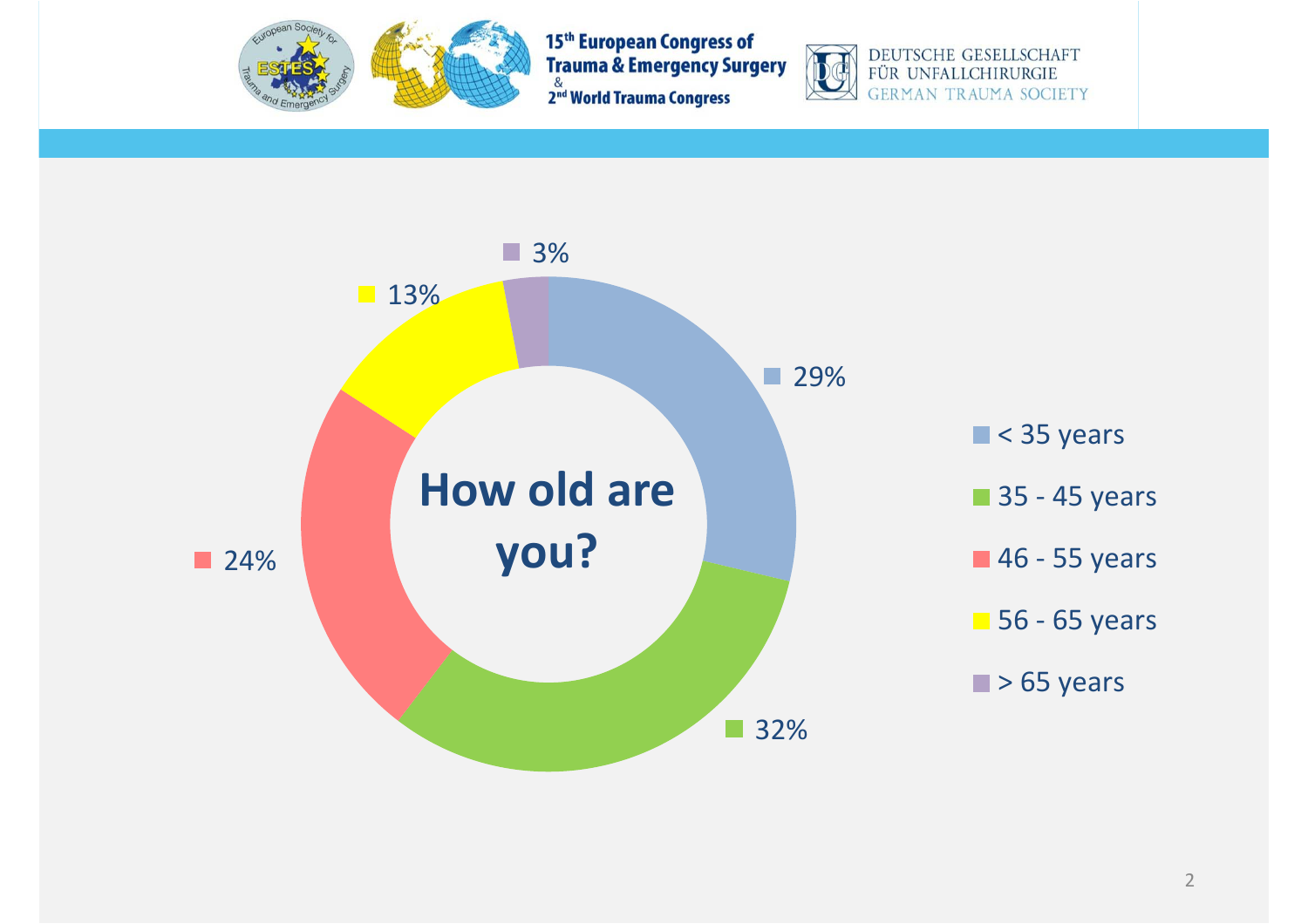



DEUTSCHE GESELLSCHAFT<br>FÜR UNFALLCHIRURGIE **GERMAN TRAUMA SOCIETY** 

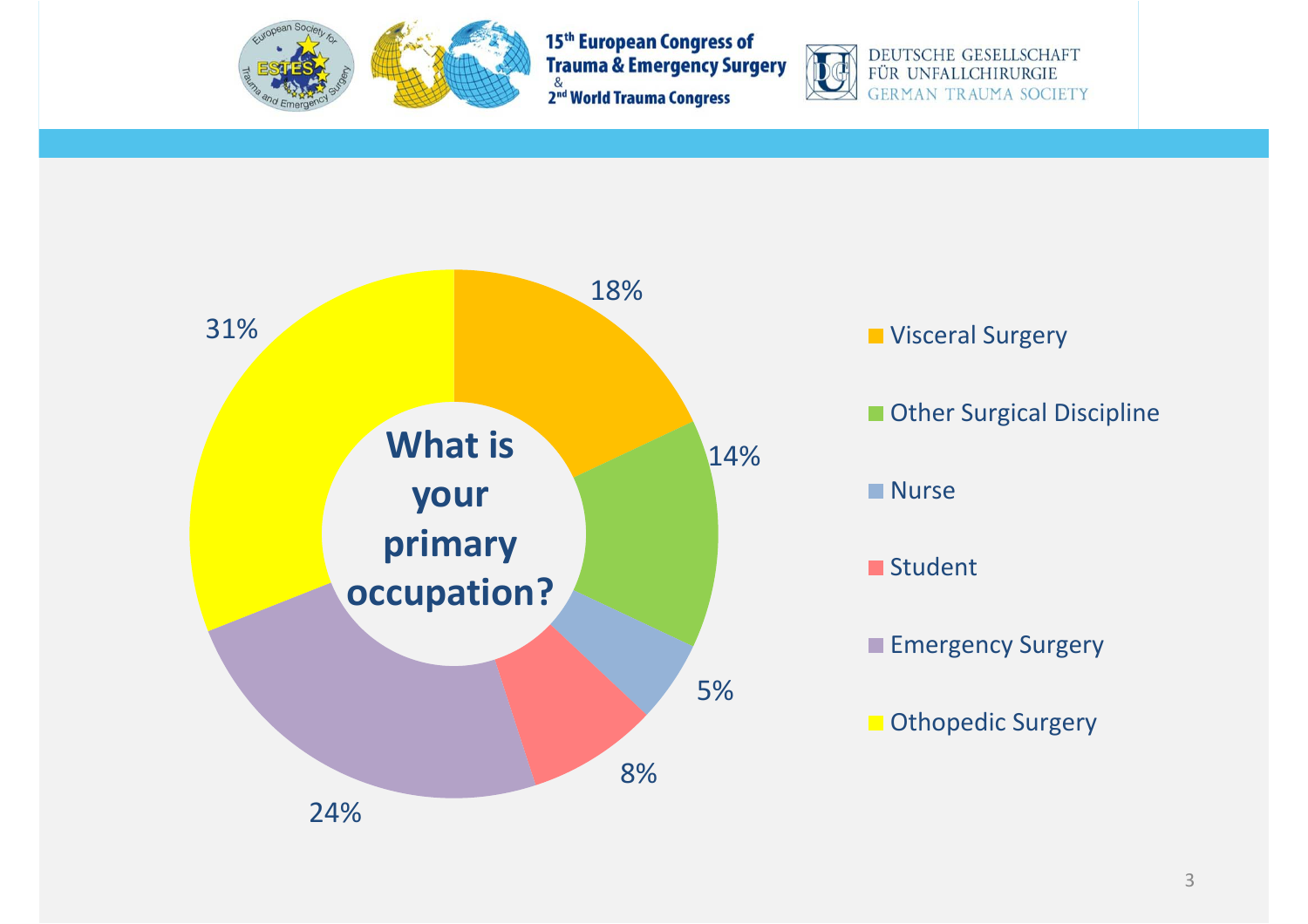

15th European Congress of<br>Trauma & Emergency Surgery 2<sup>8</sup> World Trauma Congress



DEUTSCHE GESELLSCHAFT<br>FÜR UNFALLCHIRURGIE **GERMAN TRAUMA SOCIETY** 

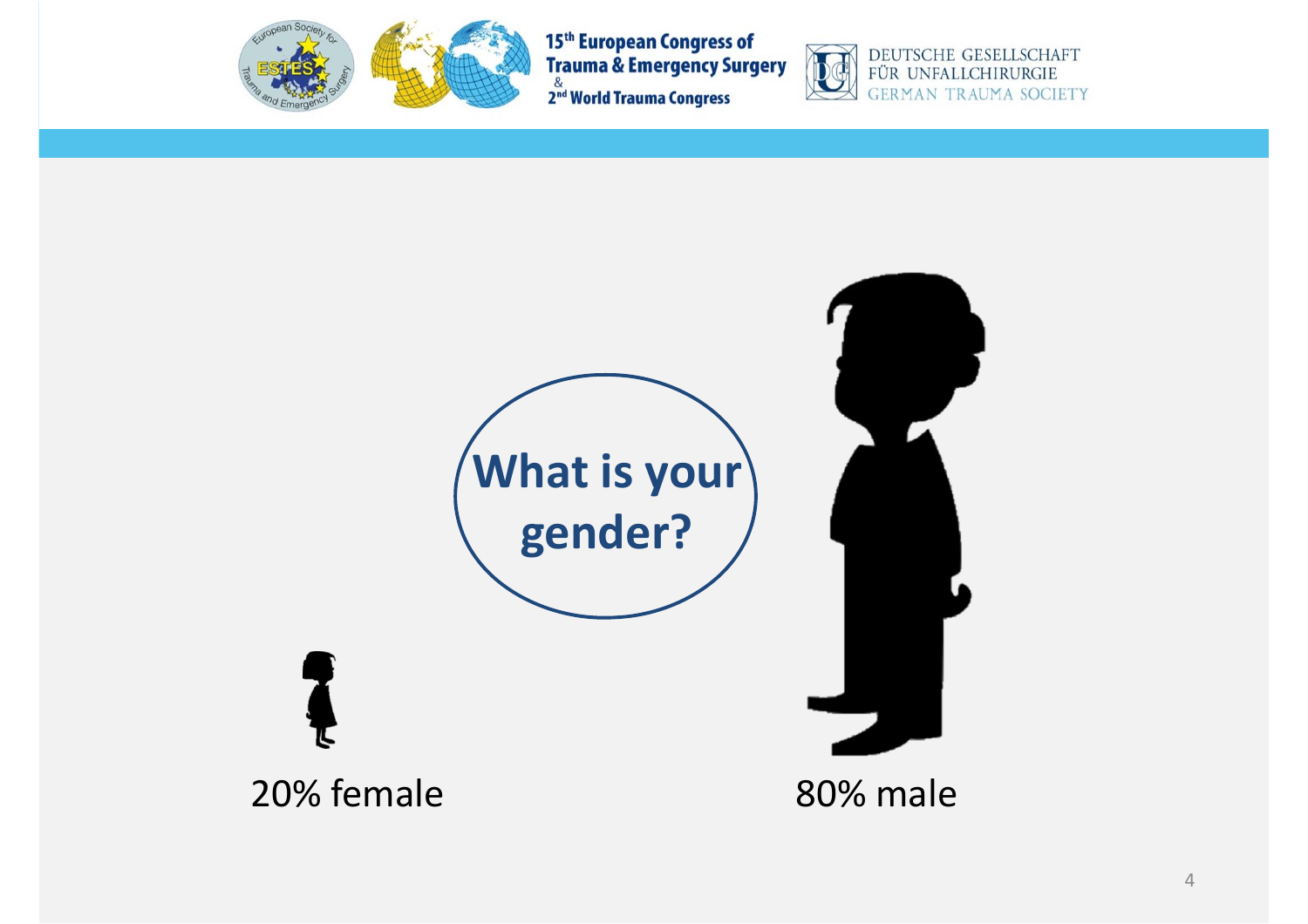



DEUTSCHE GESELLSCHAFT FÜR UNFALLCHIRURGIE **GERMAN TRAUMA SOCIETY** 

#### Fields of Interest  $\frac{0}{6}$

| Polytrauma                            | 67% |
|---------------------------------------|-----|
| <b>Emergency / Acute Care Surgery</b> | 56% |
| Disaster & Military Surgery           | 16% |
| <b>Vascular Trauma</b>                | 13% |
| <b>Visceral Trauma</b>                | 36% |
|                                       |     |
| Neurotrauma                           | 6%  |
| <b>Skeletal Orthopedic Trauma</b>     | 38% |
| <b>Prehospital Care</b>               | 19% |
| <b>Intensive Care</b>                 | 17% |

# *ARRAMARAMARAMAR* 88 N **MMM MMM**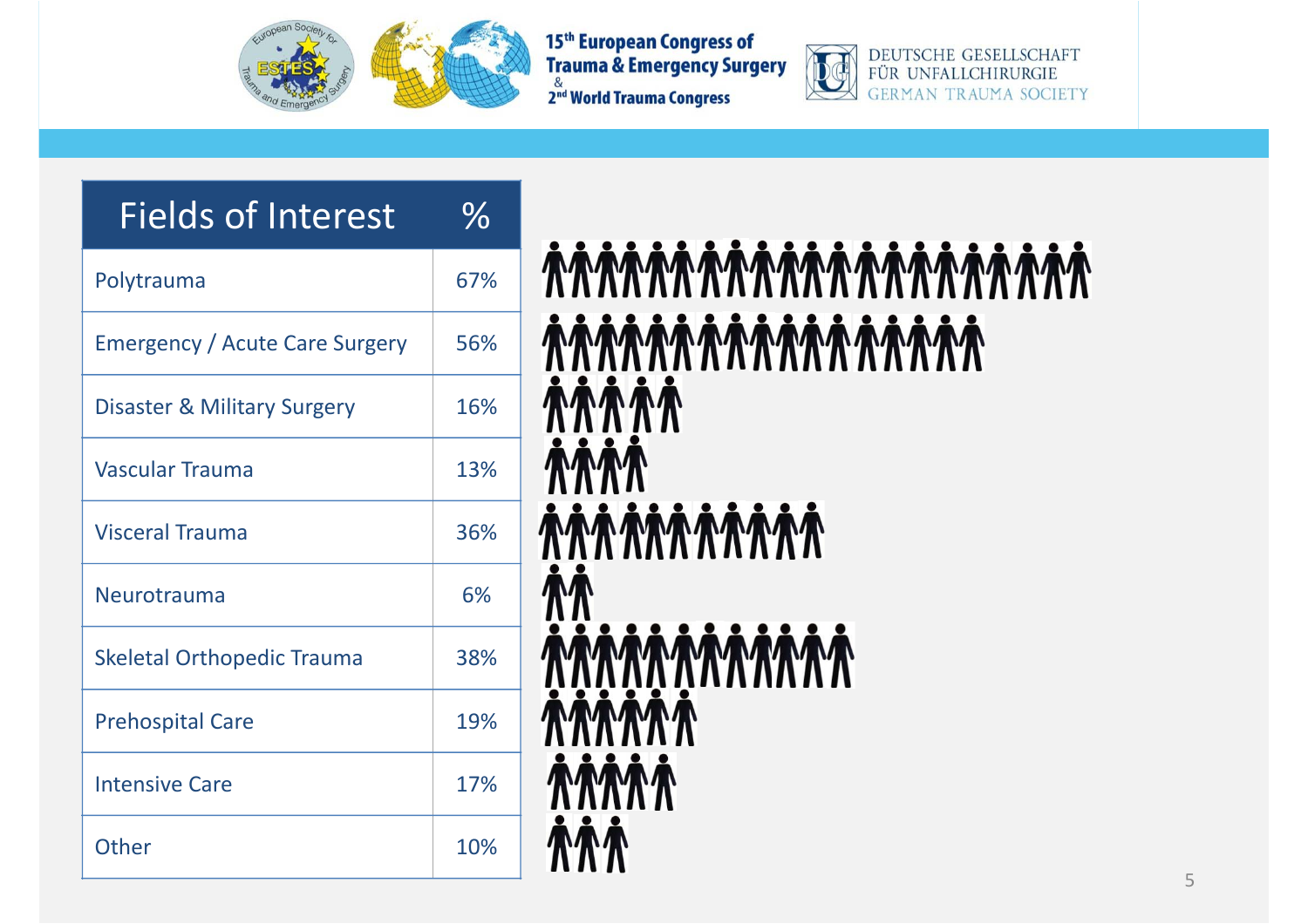



DEUTSCHE GESELLSCHAFT FÜR UNFALLCHIRURGIE TRAUMA SOCIETY

### Which sessions did you attend?

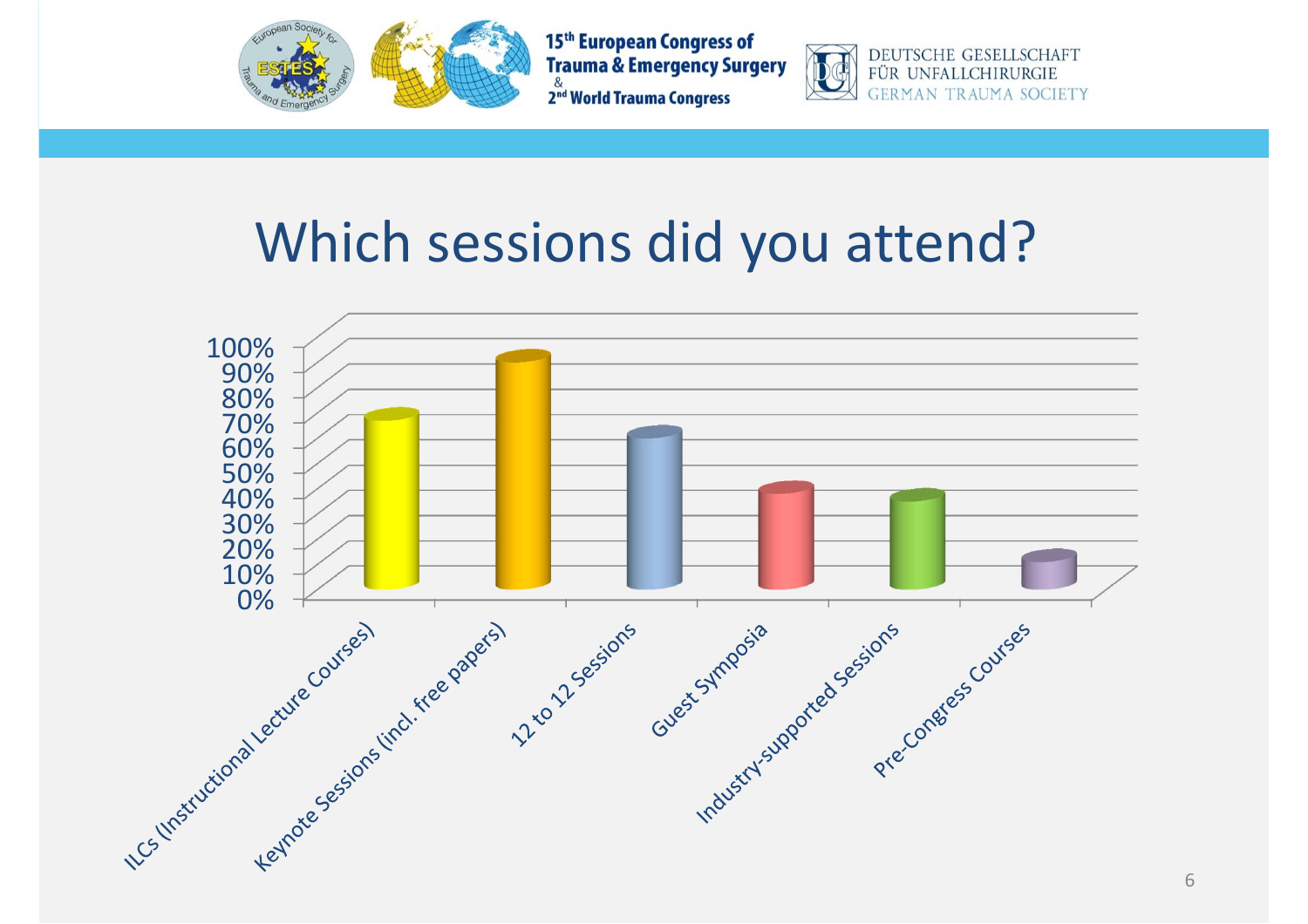



**DEUTSCHE GESELLSCHAFT** FÜR UNFALLCHIRURGIE **GERMAN TRAUMA SOCIETY** 

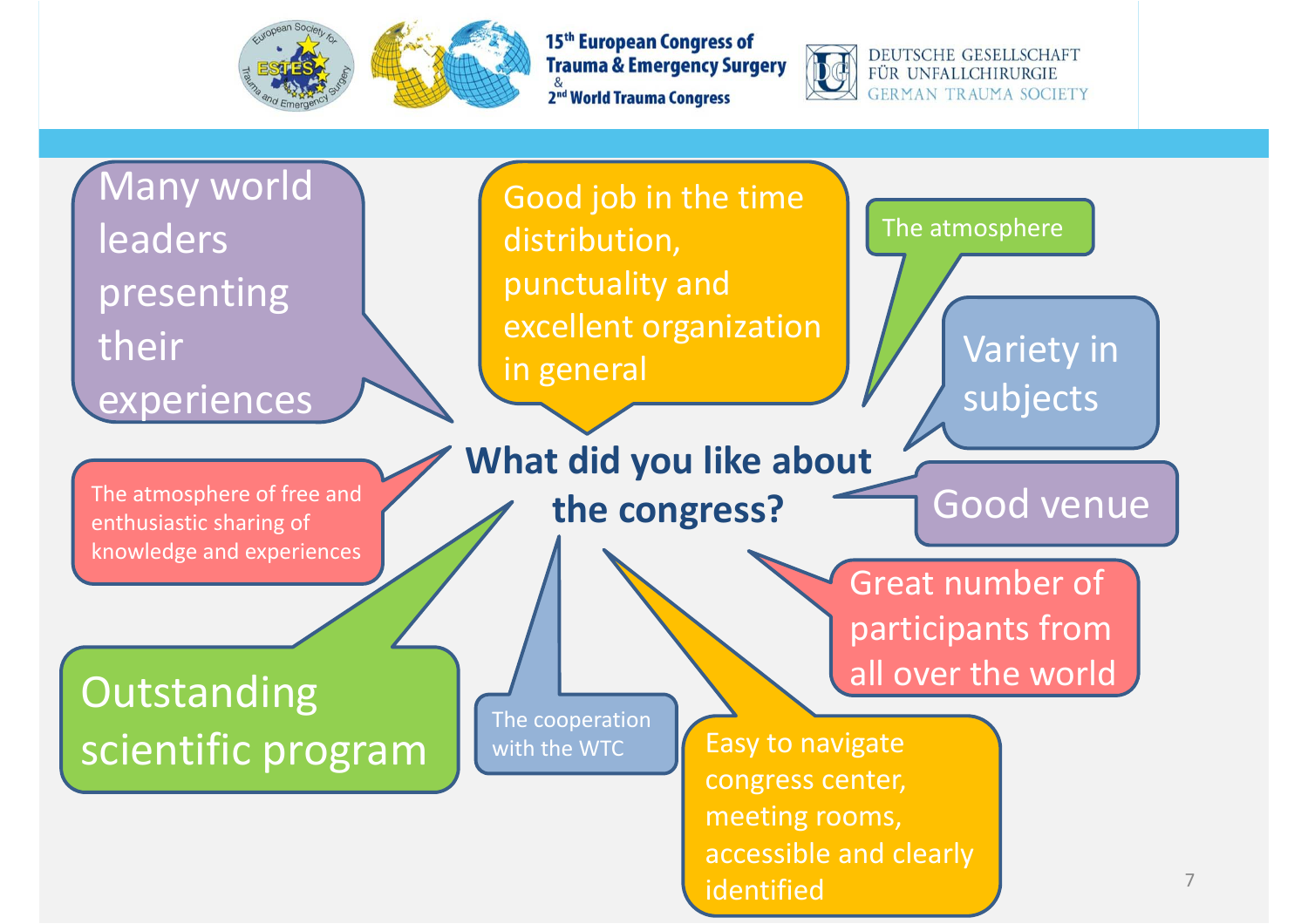



**DEUTSCHE GESELLSCHAFT** FÜR UNFALLCHIRURGIE GERMAN TRAUMA SOCIETY

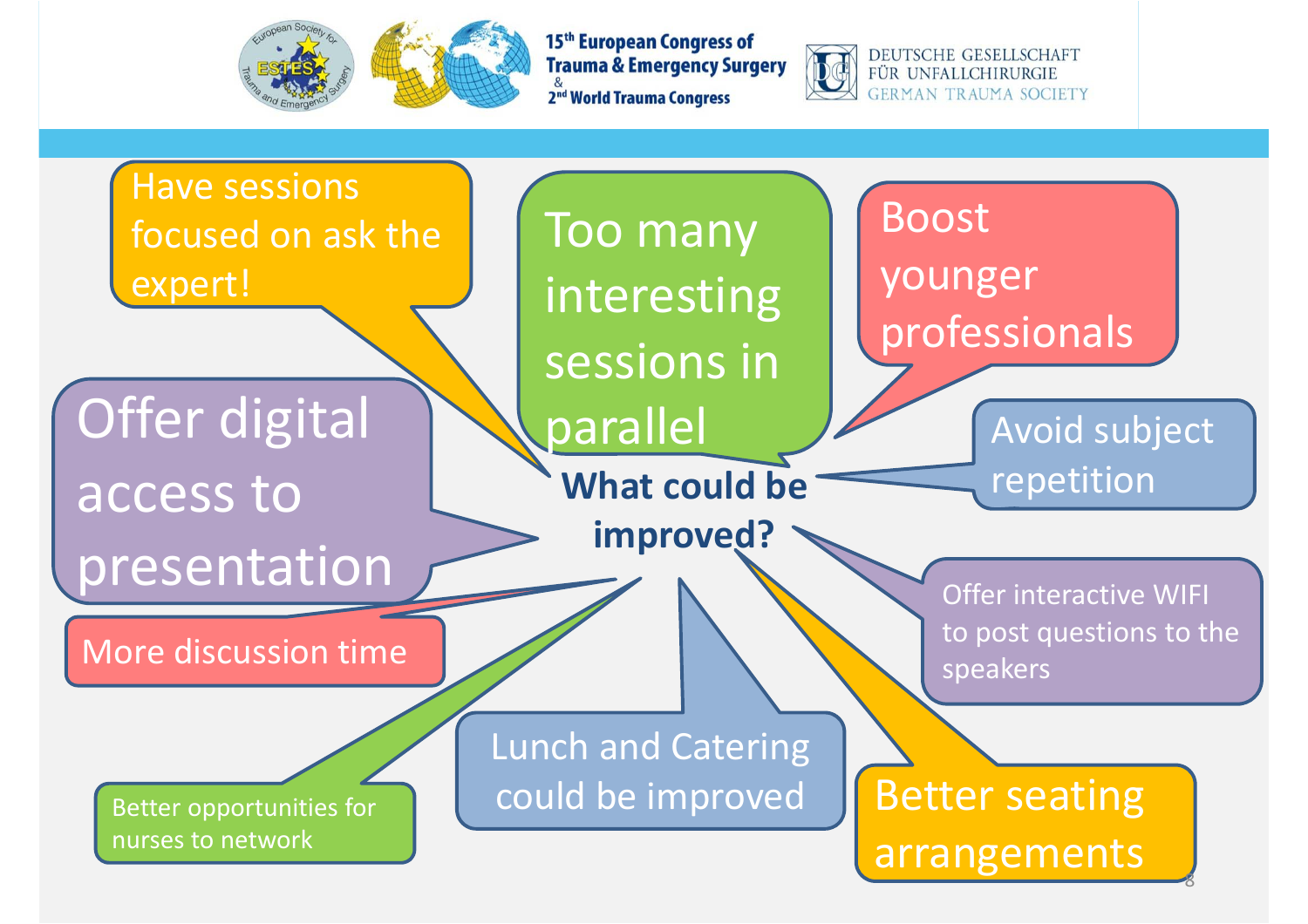



DEUTSCHE GESELLSCHAFT FÜR UNFALLCHIRURGIE GERMAN TRAUMA SOCIETY

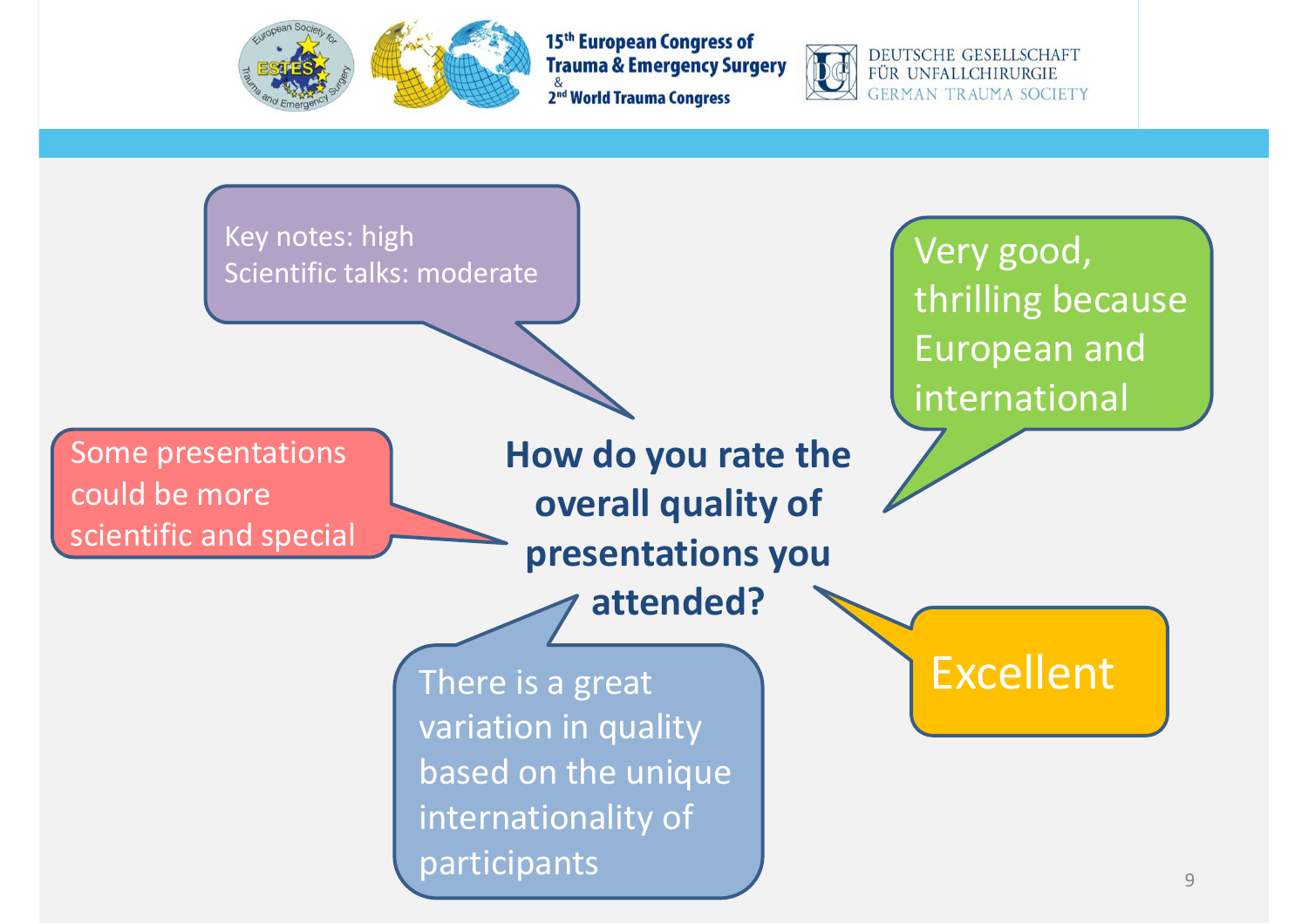



DEUTSCHE GESELLSCHAFT FÜR UNFALLCH

#### **How do you rate the balance between clinical presentations and research work?**



- There was <sup>a</sup> good balance between clinical presentations and research work
- There was too much emphasis on clinical practice

There was too much emphasis on research work

None of the above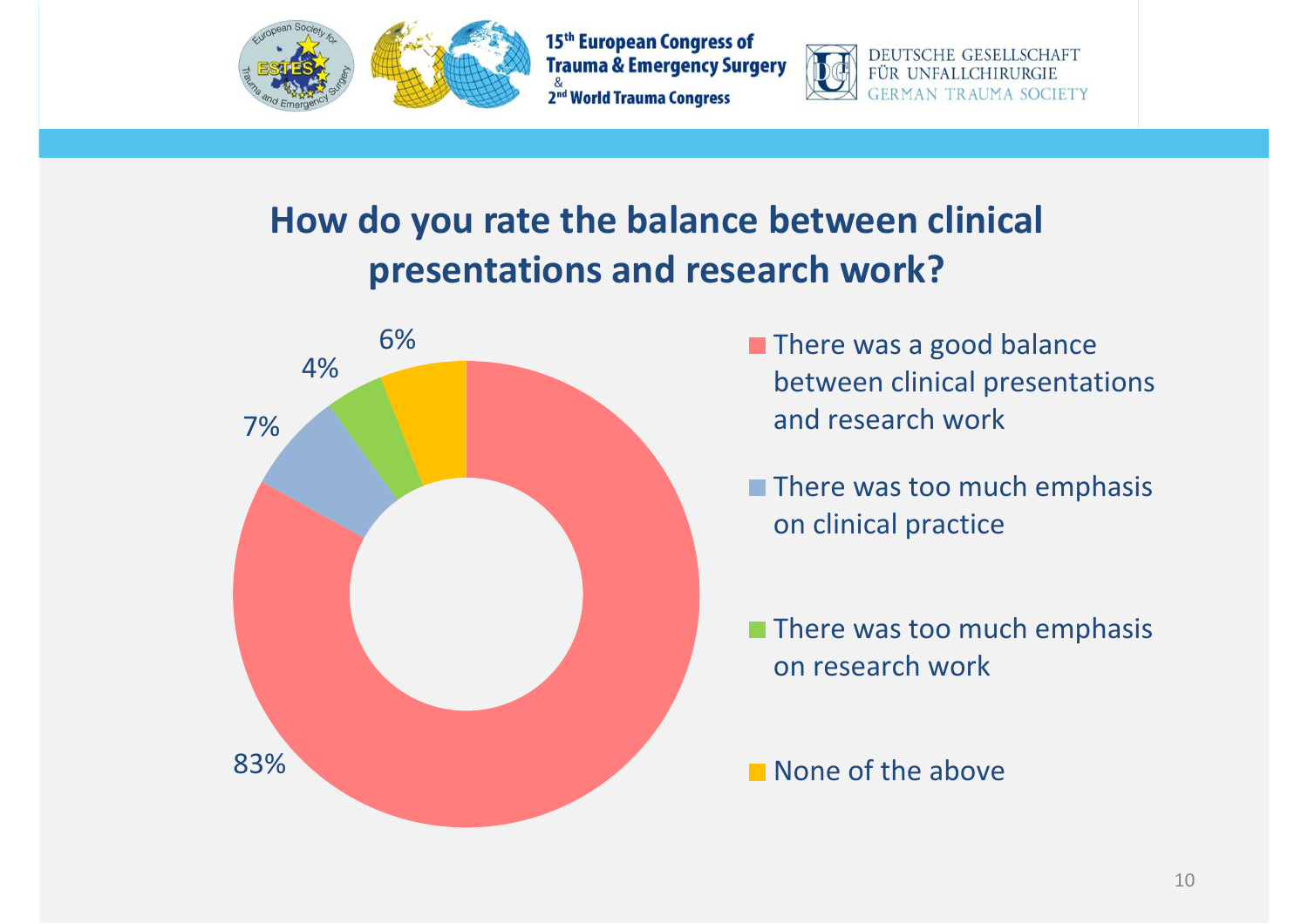



DEUTSCHE GESELLSCHAFT FÜR UNFALLCH

#### **What do you think of the scientific program?**



The program was mainly for specialists

- There was <sup>a</sup> good balance between generalist and specialist topics
- The program was mainly for generalists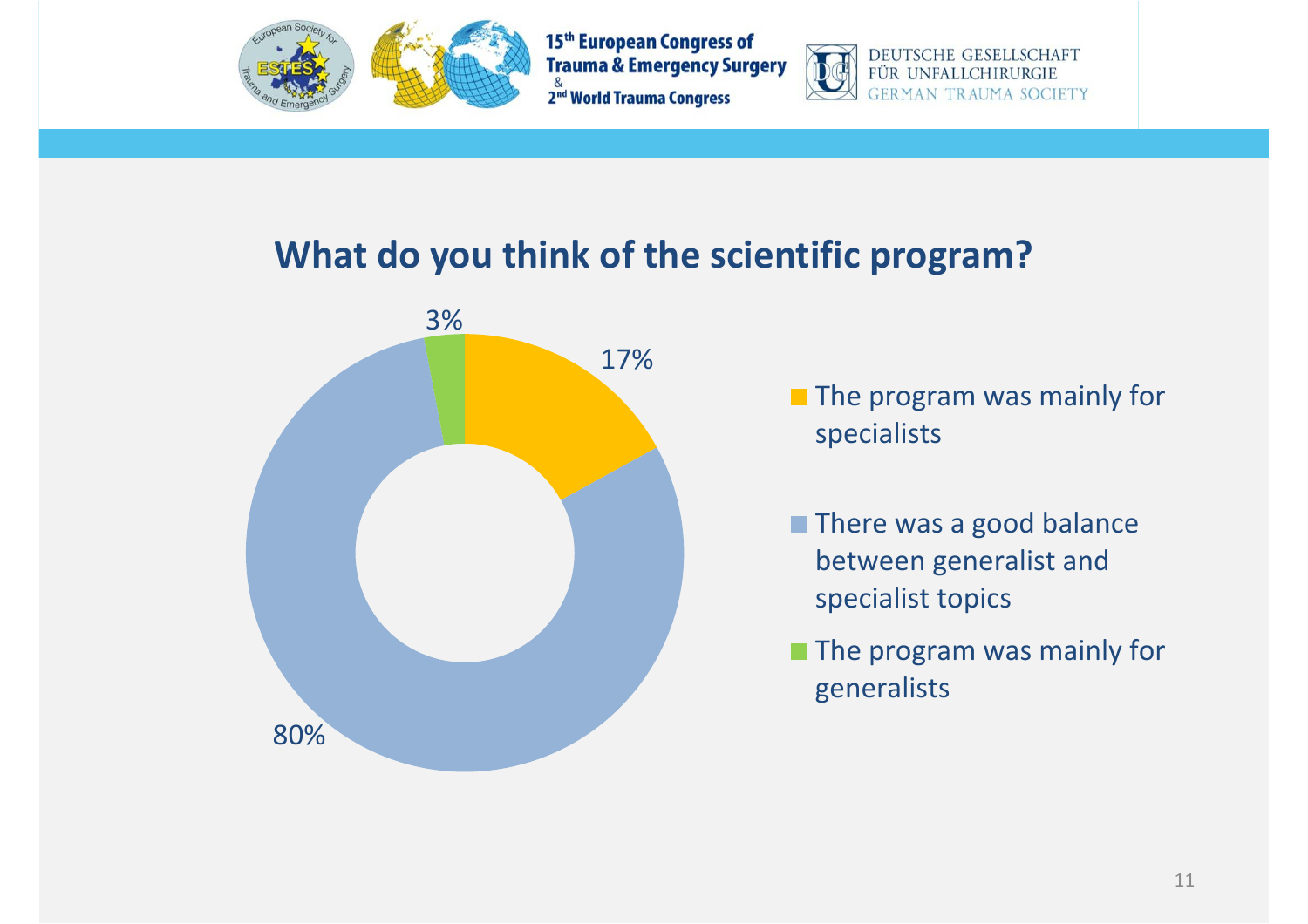



**DEUTSCHE GESELLSCHAFT** FÜR UNFALLCHIRURGIE **GERMAN TRAUMA SOCIETY** 

#### **On which half‐days did you attend scientific sessions?**

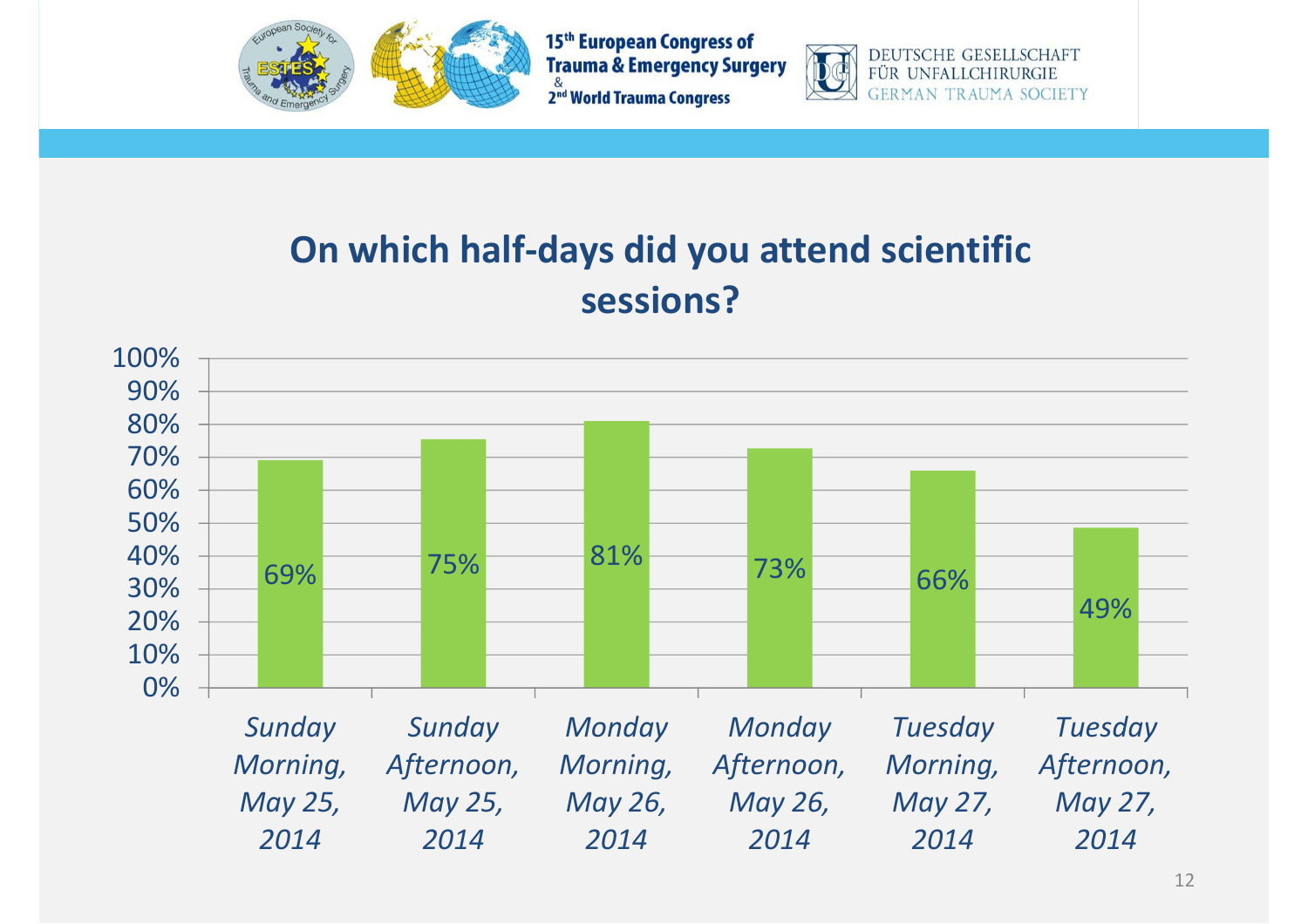



DEUTSCHE GESELLSCHAFT<br>FÜR UNFALLCHIRURGIE **GERMAN TRAUMA SOCIETY** 

#### **What was your attendee status?**

| Participant | <b>Abstract</b><br><b>Presenter</b> | <b>Faculty</b> | <b>Industry</b><br>Representative | <b>Other</b> |
|-------------|-------------------------------------|----------------|-----------------------------------|--------------|
| 45%         | 35%                                 | 18%            | 1%                                | $1\%$        |
|             |                                     |                |                                   |              |

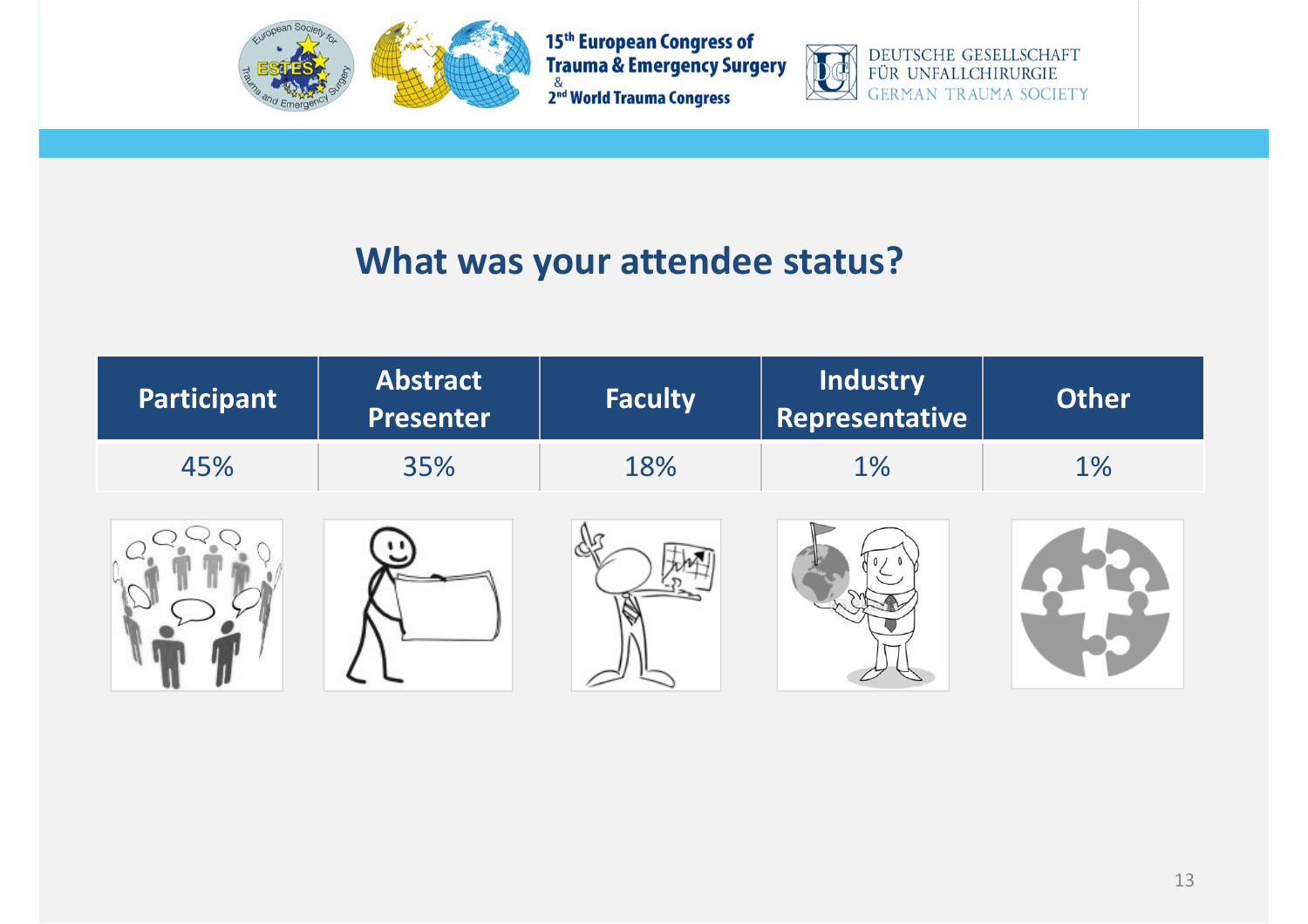



DEUTSCHE GESELLSCHAFT FÜR UNFALLCHIRURGIE GERMAN TRAUMA **SOCIETY** 

#### **Are you an individual member of ESTES?**



### **Did ECTES 2014 & 2nd WTC contribute to your professional development/learning?**

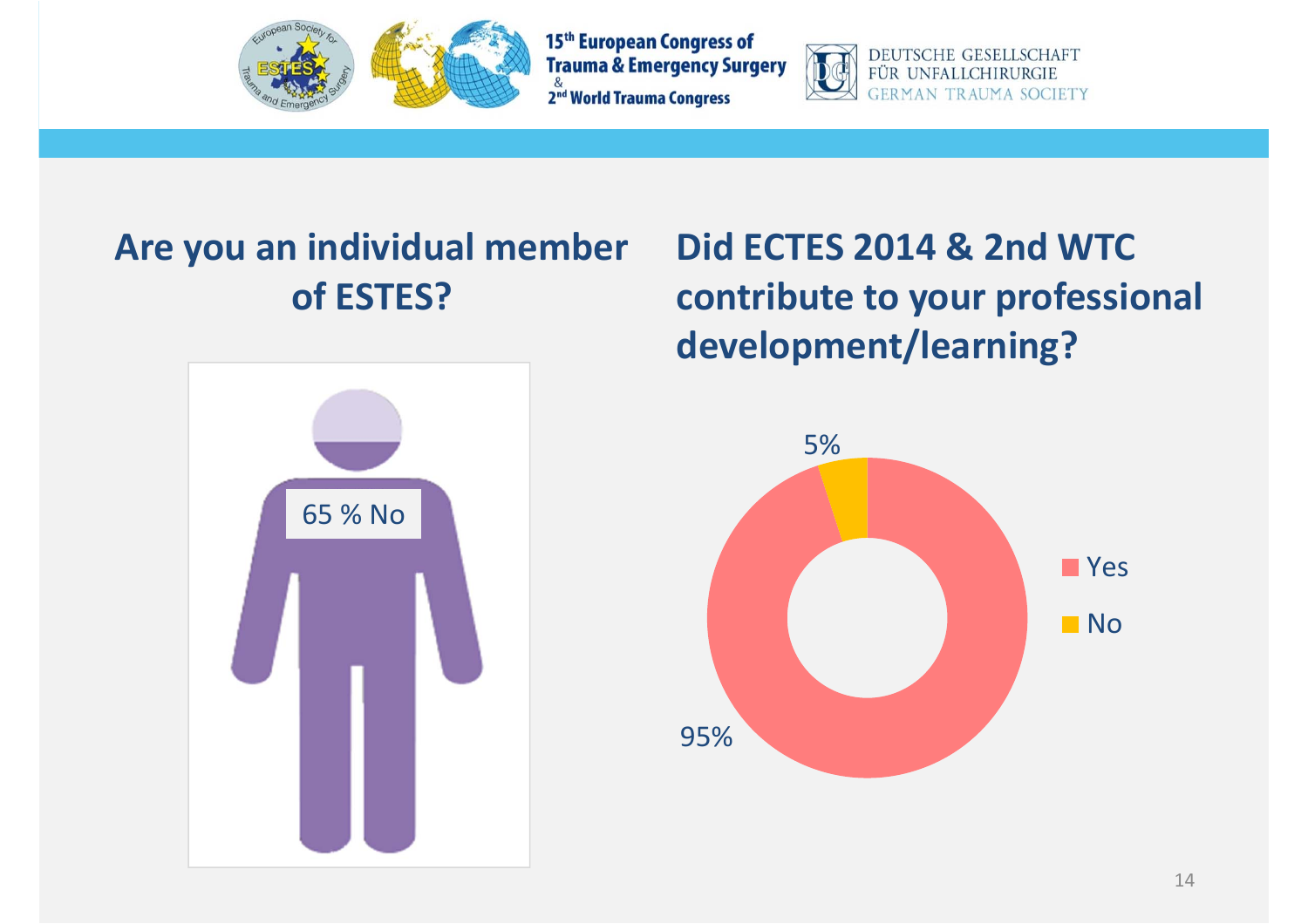



DEUTSCHE GESELLSCHAFT FÜR UNFALLO

#### **When did you register for ECTES 2014 & 2nd WTC?**



- > 4 months before the congress
- 1 ‐ 4 months before the congress
- a few weeks before the congress
- I registered on-site in Frankfurt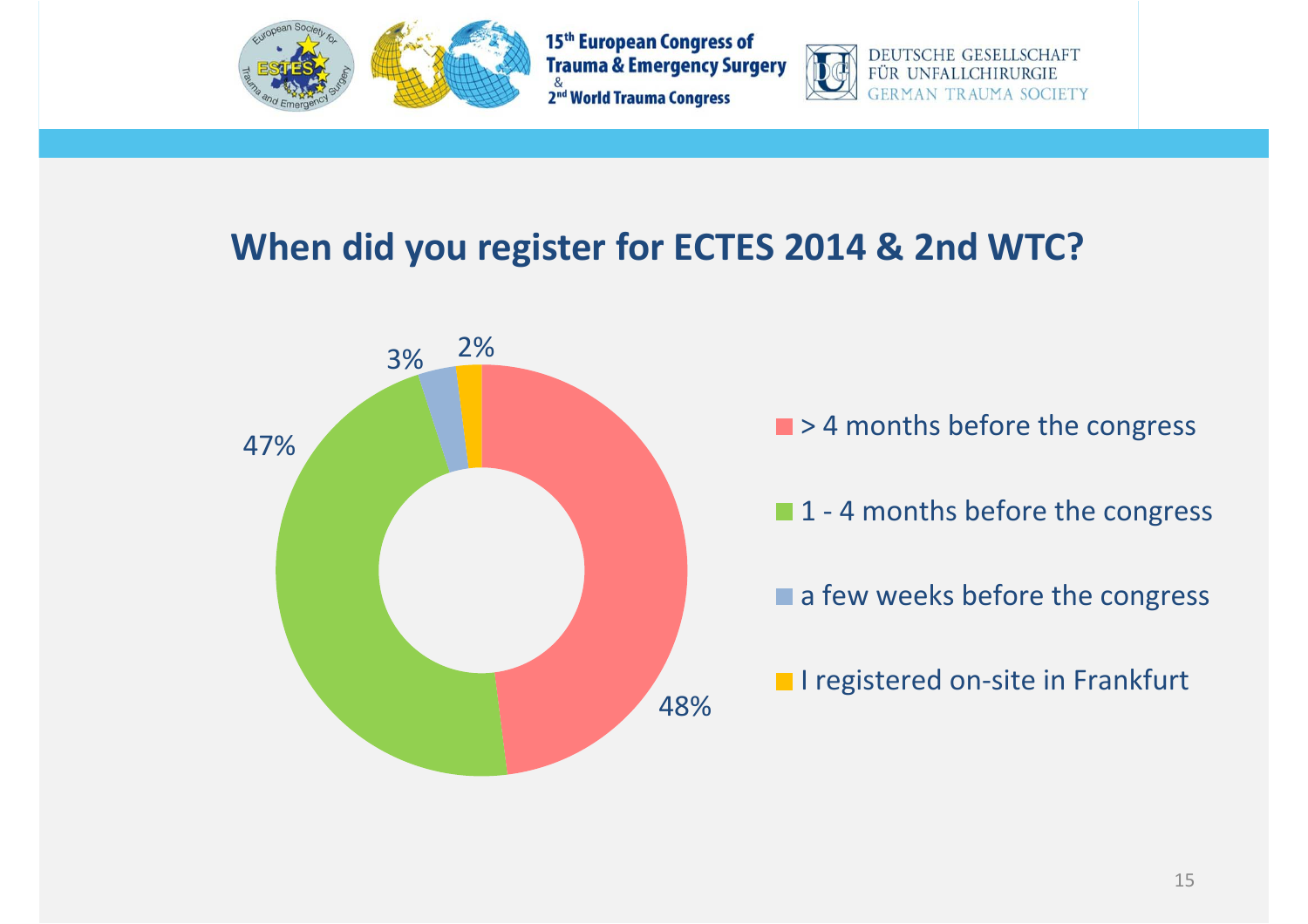



#### **How do you rate the quality of the commercial exhibition?**

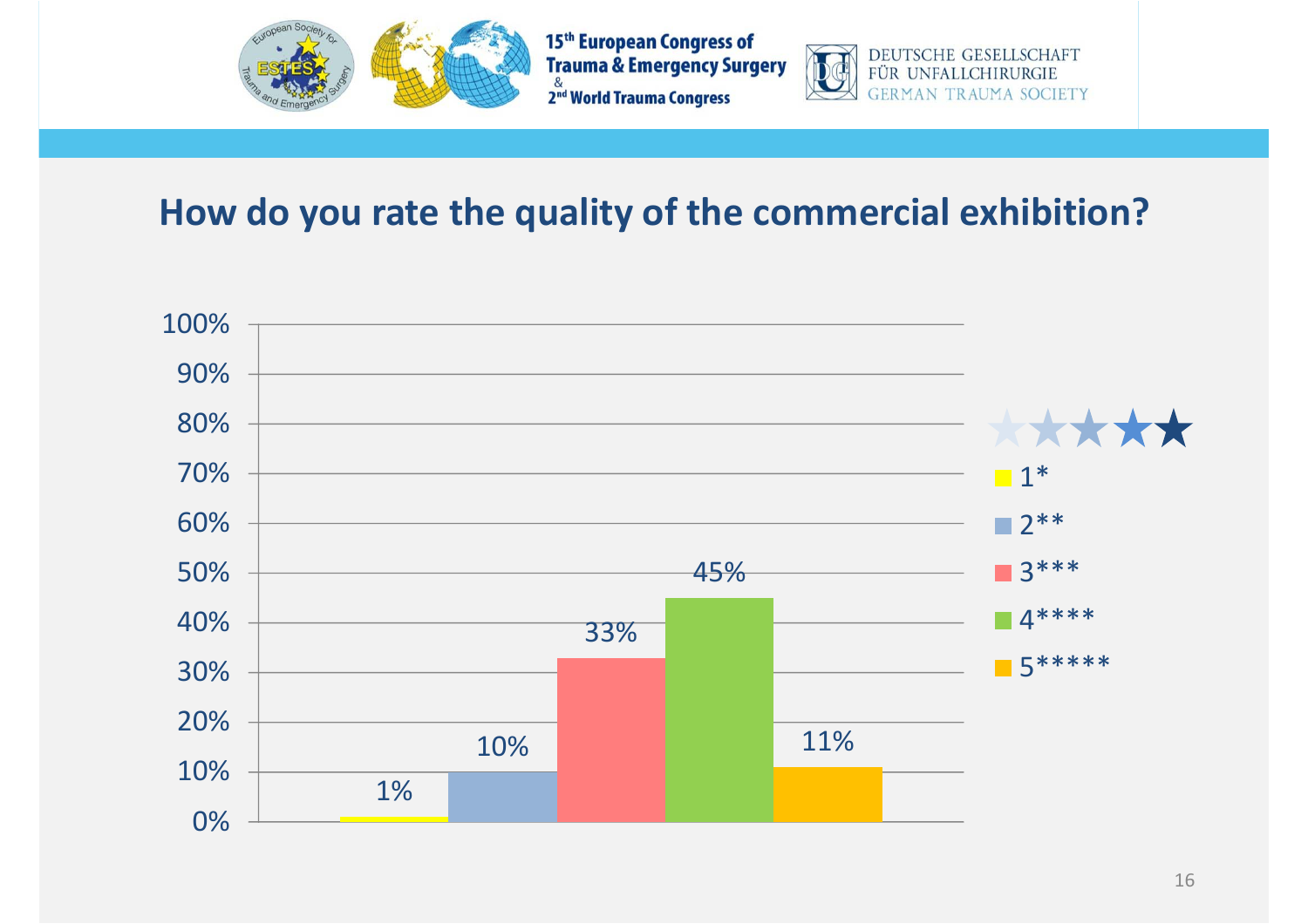



DEUTSCHE GESELLSCHAFT FÜR UNFALLCHIRURGIE **GERMAN TRAUMA SOCIETY** 

#### **How do you rate the quality of the registration procedure?**

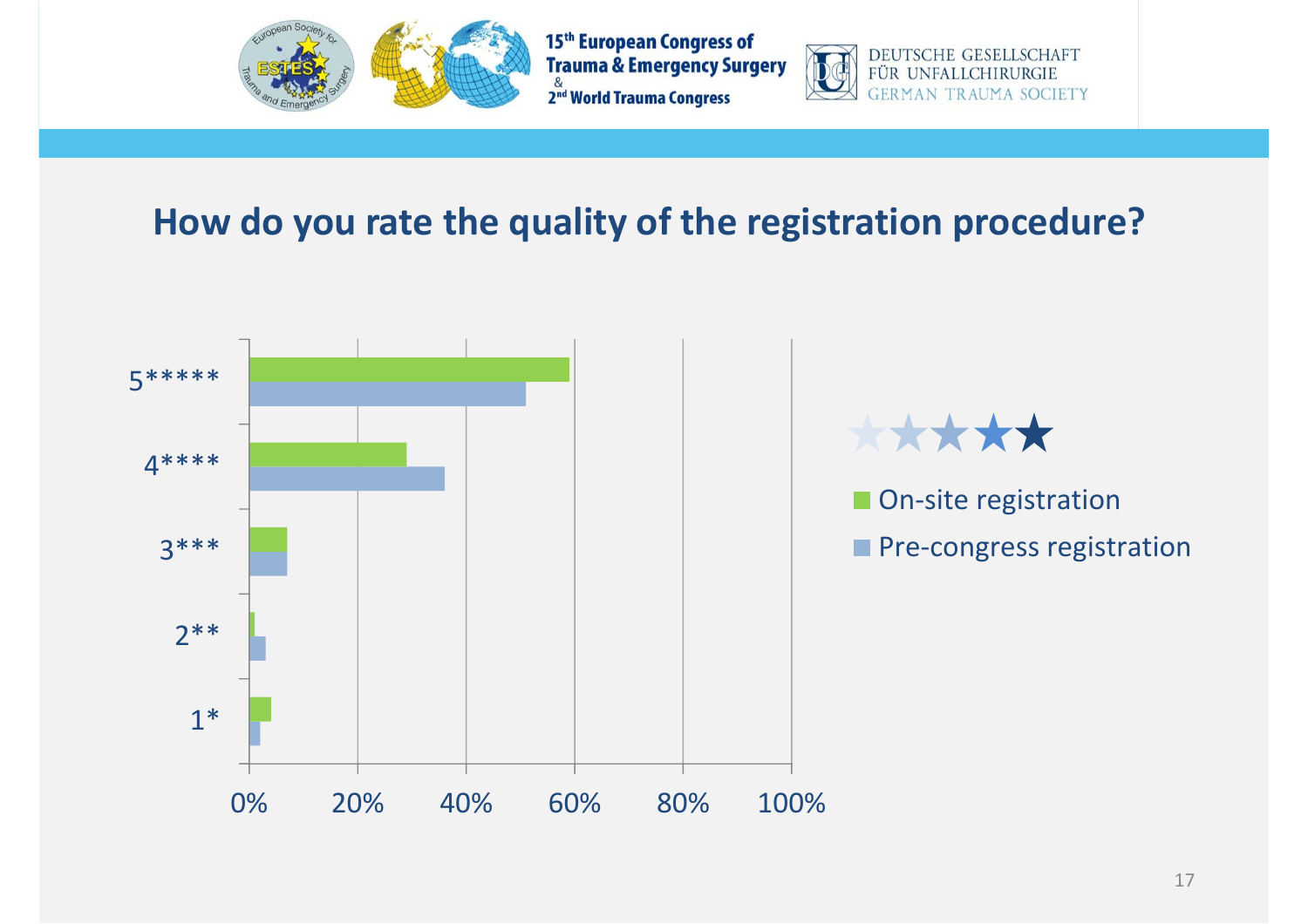



DEUTSCHE GESELLSCHAFT FÜR UNFALLCHIRURGIE **GERMAN TRAUMA SOCIETY** 





... the design of session rooms (room design, AV facilities etc.)

... on‐site staff friendliness, competence and accessibility

... the quality of congress publications (announcements, final program book, website etc.)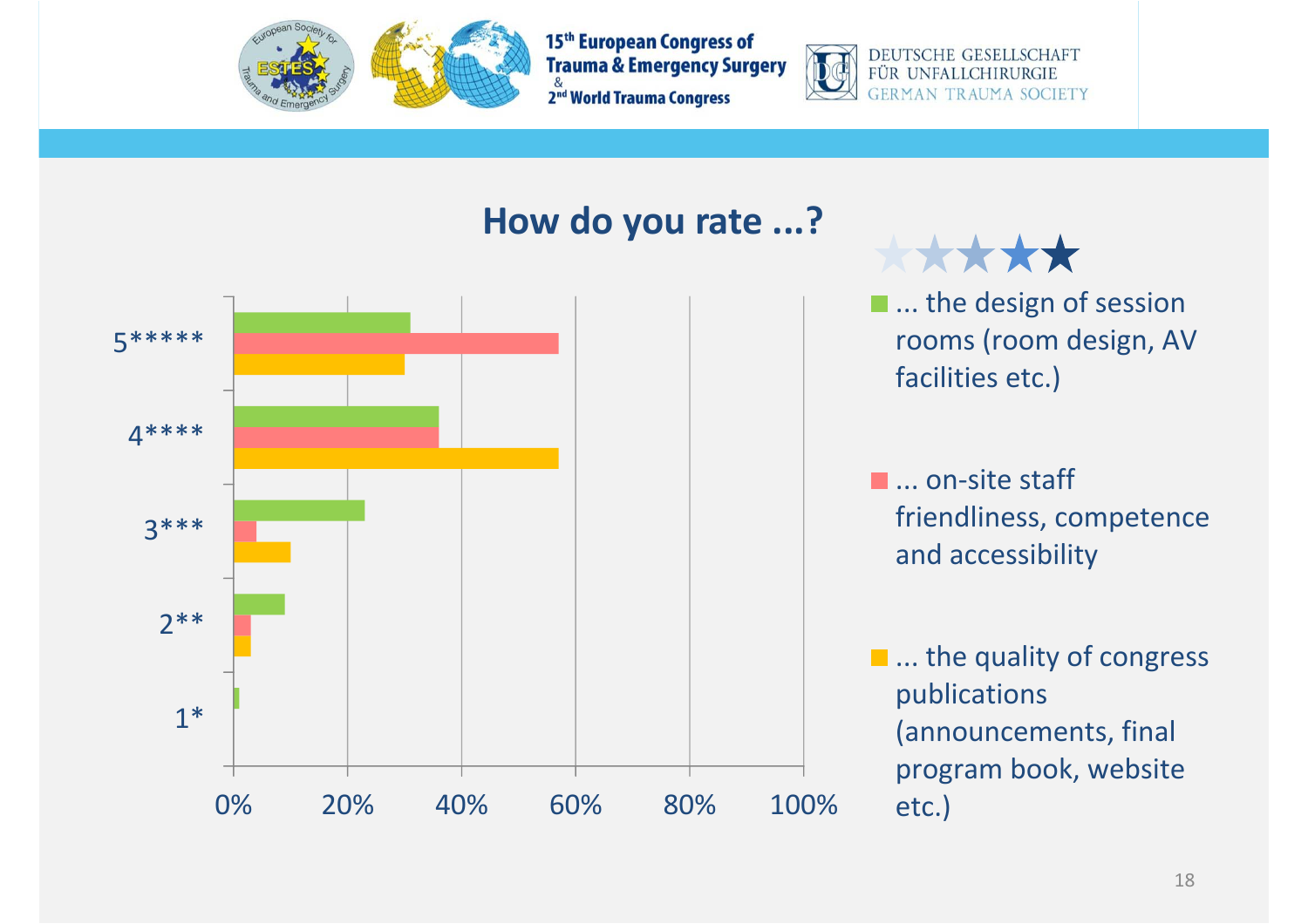



**DEUTSCHE GESEI** 

FÜR UNFALLCE

**SCHAFT** 

**SOCIETY** 

#### **Apart from the scientific program, did you find enough opportunities for networking and exchange between colleagues?**

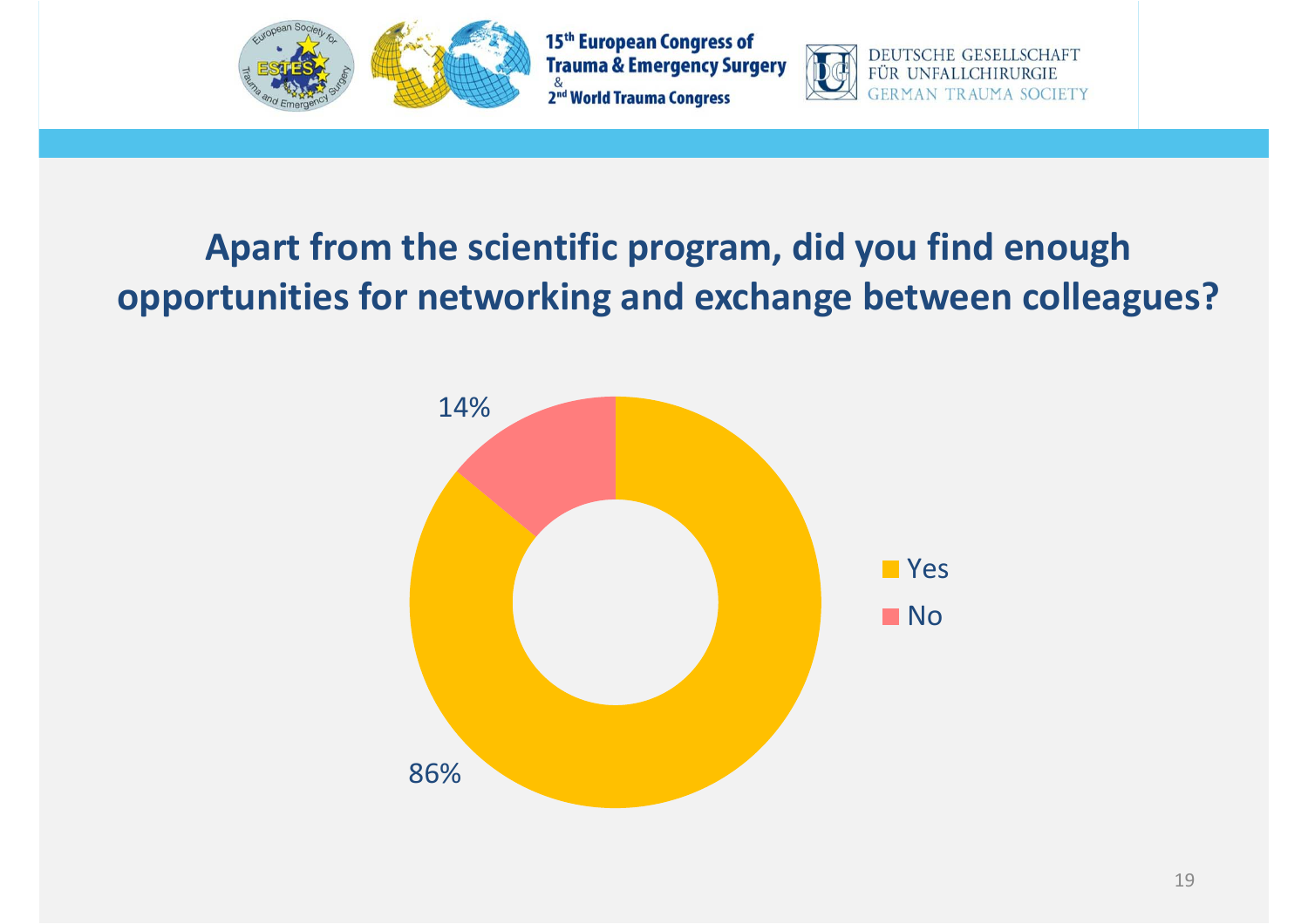



DEUTSCHE GESELLSCHAFT FÜR UNFALLCHIRURGIE GERMAN TRAUMA SOCIETY

#### **Would you recommend your colleagues to attend ECTES 2015 in Amsterdam?**

#### **Are you planning to attend ECTES 2015 in Amsterdam?**